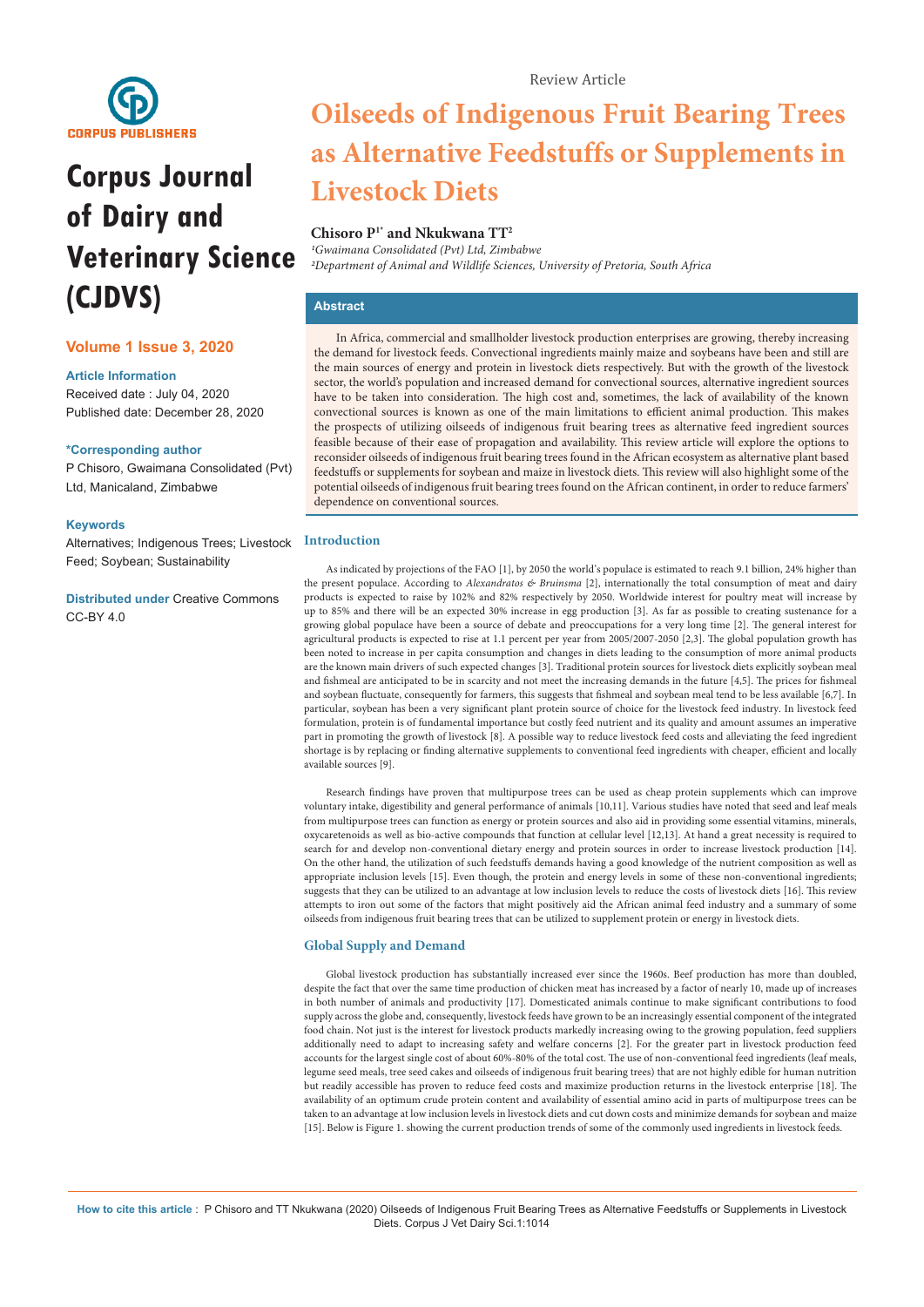



Accordingly, this increasing demand for livestock products and excepted limited supply of convectional energy and/or protein sources for livestock diets has prompted an urgent need for new, safe supplies for energy or protein from sustainable resources for incorporation in livestock diets [20]. The utilization of oilseeds from indigenous fruit bearing trees specifically with the aim of being fed to livestock species has been the subject of evaluations for several decades, but has not yet arrived at a stage that has led to any noteworthy substitution of convectional protein sources currently used for livestock production [1]. Livestock nutrition is a vital part of animal production not just on the grounds that the cost of feeding amounts to approximately 60-75% of all the costs incurred in livestock production, additionally in light of the fact that nutrition impacts animal growth, health, reproduction and the quality of the products derived from them [21]. Oilseeds from various indigenous fruit bearing trees in the African woodlands have been shown to be excellent energy and/or protein sources with most of the essential and non-essential amino acids.

In sub-Saharan Africa, the low dietary intake of animal protein has been noted to result in a high prevalence of protein malnutrition [22]. Soybean, a noteworthy protein source in monogastric and ruminate nutrition, likewise serves as a human food ingredient. Hence, livestock production relatively competes vigorously with man for soybean for sustenance [23]. The utilization of fishmeal as a protein source in animal diets especially in monogastric animals is restricted by its high cost and the odour tainting it impacts to animal products if utilized as a part of finisher rations [24]. Likewise, cereal grains, the major energy sources in intensive livestock production are in limited supply for human consumption in the sub-Saharan African region resulting in substandard and to some extent contaminated cereal grains being fed to livestock [25]. Competition and drought-induced soybean scarcity, the restrictions to the use of fishmeal and lack in cereal grain impose a great necessity to search for non-conventional livestock feed sources of protein and energy that are adaptable to harsh climates and edaphic environments of the sub-Saharan African region and elsewhere [16]. Various studies have noted that a practical approach in cutting down nutrition costs for livestock nutrition is by the supplementation or replacement of conventional feed ingredients by high protein and energy products such as oilseeds of indigenous fruit bearing trees.

#### **Sustainable Agriculture**

Over the past decade, there has been a convergence of concern on the global farm and food system and its contributions to feeding the world's population as well as to ensuring the environmental stability of the planet. The soybean industry is the star amongst all the oilseed industry. It plays a key role in all the links of the value chain, especially with regard to animal feeds, but even more in human nutrition. However, as a result of the global concerns of 2050, alternative ways or sources for soybean have to be searched for to reduce the demand for soybean [3]. Alternative protein sources are truly a smart thought considering the anticipated growth of the global population and livestock sector. In view of the fact that the total requirement for meat will most likely double by 2050, to supply such a huge increment in livestock production there will be need for supplementary implementation of unconventional feed ingredients to produce the appropriate feed amounts so as to meet the animal needs and maintain livestock production [26]. In addition taking into consideration the implementation of the ban on the use of meat and bonemeal together with the predicted demise of fishmeal in feed, there is the realization that a bigger market will be created for alternative protein feed sources [22]. In addition, more noteworthy concerns comprehensively for a more reasonable agriculture, with a lower ecological effect, are having a huge influence on the current farming systems and future prospects and approaches to food production [27]. For this reason, the necessity to look for alternative protein and/or energy sources that can be utilized in livestock production to lessen land expansion for soybean and cereal production and utilization of animal protein sources that are considered as pests. Bearing in mind as well political support, or otherwise they continue to have key influence on protein supply issues and the international realities of the animal feed industry [28]. For example, continuing support for 'home-produced protein cropping', assimilated crop management, organic farming and non-adoption of GM crops, have considerable influence for the exploration and utilization of alternative sources of protein in livestock diets [29].

### **Oilseeds of Indigenous Fruit Bearing Trees**

Forests have offered shelter and food to man ever since ages. Approximately 20% of the plants occurring in the forests are accounted for to have direct utility to humankind [30]. In sub-Saharan Africa around 600 plant species or more are enumerated to have food value. Most of these plant species that have feed value are noted to be tolerant to the arid regions of sub-Saharan Africa [31]. Indigenous fruit trees even though in their natural habitat play various crucial roles to the livelihoods of people in African societies. They are noted to be important sources of traditional foods such as nuts, fruits, spices, leafy Vegetables, edible oil and beverages [32]. These plant species play a pivotal role in the nutrition of children in rural and urban areas alike and are relished by them. According to *Saka* [33] indigenous fruit bearing trees provide essential vitamins and minerals for the proper maintenance of human health and animals. *Maghembe* [34] also noted that the nutritional value of these tree species point out that many are rich in sugars, vital vitamins and minerals whereas others are high in vegetable oil and proteins. Aside to the fruit production and cash provision, the broad list of merits incorporates provision of firewood, fodder, building material, shade and medicine to rural communities [35]. The growing of trees implies that there will be less dependence on arable agriculture, which in turn reduces environmental degradation. However, they are often undervalued and underutilized as more fruits that are exotic become available [30]. In addition, most of these are not cultivated and there is only scarce and scattered knowledge about them [31,34]. Production and consumption of some of these species provides a dietary supplement as well as commercial opportunity for the animal feed industry. Some of the potential oilseeds of indigenous fruit species are discussed below.

#### a) **Baobab** *(Adansonia digitata)* **seeds**

The baobab is a fruit-producing tree which belongs to the family *Bombacaceae* [36]. This tree has an outstandingly wide variety of uses which range from food, beverages and medicinal uses [37]. The baobab is a gigantic, deciduous, majestic tree which reaches heights of up to 25m high and can live for up to a 1000 years [36]. Baobab fruits are very inconsistent, usually they are globose to ovoid but at times oblong-cylindrical, often asymmetrical in shape, apex pointed, or obtuse, covered with velvety greenish or yellowish hairs [37]. Baobab trees are widespread all over the hot, drier regions of tropical Africa and are prevalent south of the Sahara except Djibouti, Liberia, Burundi, Uganda, and the Central African Republic [38]. Looking at the nutrient composition on dry matter basis the none dehulled seeds contain approximately 13-18% crude protein (CP), 26% crude fibre (CF) and 10-13% oil [39,40]. Dehulling the seeds, results in an increase of the CP (26-38%), lessened CF (17%) and richer oil content of 23-24% on dry matter basis [41].

According to Osman [39], the seeds are processed for their oil; on the other hand, the by-product, which is the oilseed meal, is characteristically under-utilised. On dry matter basis it contains approximately 17-36% CP, 15-25% CF and 5-14% residual oil [44]. Madzimure [44], additionally, noted that the oilseed cake is unused in spite of its potential importance as a livestock feed ingredient. The baobab seeds/oilcake if incorporated in livestock diets can provide some of the necessary minerals, vitamins, fibre and amino acids, in particular, methionine and lysine which are usually the limiting amino acids in most cereals but vital for livestock production [39,46]. See Table 1. for the potential use and merits of using the baobab seeds and oilcake in livestock diets.

#### b) **Red Sour Plum** *(Ximenia caffra)* **Seed**

The big Sourplum, (family; *Olacaceae*) is a common indigenous fruit bearing tree extensively distributed across southern Africa that is known to withstand moderate frost and also drought resistant [16]. The flesh *Ximenia caffra* fruit just around the fruit stone is known for its high protein value and richness in Vitamin C (ascorbic acid) at

**Citation:** : P Chisoro and TT Nkukwana (2020) Oilseeds of Indigenous Fruit Bearing Trees as Alternative Feedstuffs or Supplements in Livestock Diets. Corpus J Vet Dairy Sci.1:1014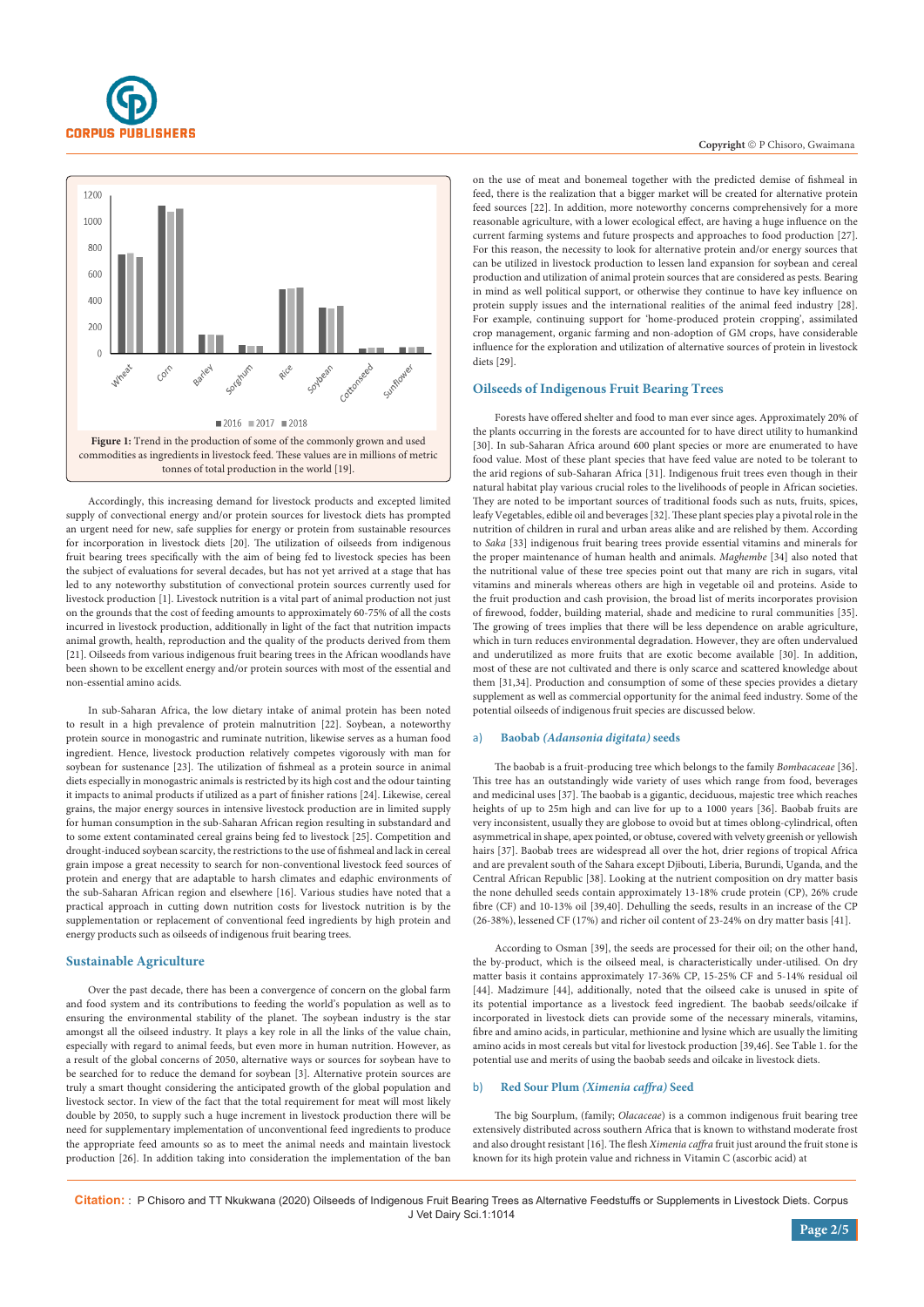

| Animal                     | <b>Results and Conclusions</b>                                                                                                                                                                                                                                        |  |
|----------------------------|-----------------------------------------------------------------------------------------------------------------------------------------------------------------------------------------------------------------------------------------------------------------------|--|
| <b>Grower Rabbits</b>      | - Inclusion of baobab pulp and seed meal up to 15% in diets has no detrimental effects on the health and growth status of grower rabbits and<br>also results in reduced production costs [42].                                                                        |  |
| <b>Broilers Chicks</b>     | - Inclusion of the baobab seed oilcake in broiler diets up to 10% had no compromising effects on the feed intake, growth, carcass<br>characteristics and also resulted in reduced feed and production costs [43].                                                     |  |
| Dairy Cows                 | - Supplementing soybean meal with baobab oilcake at 5-10% decreased milk butterfat content and yield but result in an increase in milk total<br>solids and protein content [44].                                                                                      |  |
| Young Guinea Fowls         | - No detrimental effects on growth and feed intake were noted at 5% inclusion rate, with a considerable reduction in body weight of 9% at 6<br>weeks of age at 10% and 15% inclusion rates of the oilcake in the diet [15].                                           |  |
| African Sharptooth Catfish | - Inclusion of up to 25% of boiled baobab seeds in the experimental diets had no detrimental effects on the growth of the fish. This was<br>attributed to the fact that the boiling process of the seeds had inactivated the antinutritive factors in the seeds [45]. |  |

**Table 1:** Studies on the potential use of Baobab *(A. digitata)* seeds and oilcake as an alternative protein supplement in livestock diets.

**Table 2:** Brief detail of the proximate, mineral and amino acid composition of Red Sour Plum *(Ximenia caffra)* Seed. Adapted from: *Chivandi et al*. [16].

| Parameter                     | $Mean \pm SD$   |  |  |
|-------------------------------|-----------------|--|--|
| Proximate component (g/kg DM) |                 |  |  |
| Dry matter                    | 955.13±0.78     |  |  |
| Organic matter                | 934.69±1.97     |  |  |
| Crude protein                 | 182.55±0.52     |  |  |
| Mineral (mg/100g DM)          |                 |  |  |
| Calcium                       | 17.85±0.74      |  |  |
| Magnesium                     | 207.90±5.94     |  |  |
| Phosphorus                    | 345.45±5.94     |  |  |
| Amino acid (g /100g)          |                 |  |  |
| Lysine                        | $1.03 \pm 0.09$ |  |  |
| Methionine                    | $0.16 \pm 0.02$ |  |  |
| Tyrosine                      | $0.75 \pm 0.13$ |  |  |
| Glutamic acid                 | $2.34\pm0.18$   |  |  |
| Isoleucine                    | $0.62 \pm 0.02$ |  |  |
| Leucine                       | $1.03 \pm 0.05$ |  |  |

approx. 27mg 100mg-1. Generally, the fresh *Ximenia caffra* fruit juice and also the dried fruit flesh is usually used in adding flavour to porridge by the indigenous people in the communities where the tree is found. According to Chivandi [16], the indigenous people also use the *Ximenia caffra* fruit jelly as an ingredient when making tarts. Kernels of Red sour plum seeds (RSP) contain a high oil yield of approximately 48% of which 62.8% of the oil yield is oleic acid. They also contain a CP content of 18.3% which is alike the reported 18.8% CP by FAO [3] for undefatted sunflower seed. The key protein sources in livestock diets are sunflower seed and soybean. Considering the competition for these ingredients with humans and the price increases for these key sources RSP seed could be used to supplement protein in animal feeds. Most groundnut *(Arachis hypogaea)* varieties, full-fat kernels contain approx. 44-56% lipid/oil with a CP range of 23-30%, but

with solvent extraction groundnut meal has a CP content of about 54% [14,47]. Despite the fact that the amino acid content of full-fat RSP seed being lower than that of the FAO reference protein, oil extraction from RSP seed (48% oil) potentially could result in increased CP and amino acid (AA) content of the residual meal [48]. Implying that applying such a technique to RSP seeds could greatly increase their CP value and make them more valuable by making the values high enough for use as a protein concentrate or supplement in livestock feeds. Even though the essential AA concentration of full-fat RSP seed is low relative to that of soybean, if RSP seeds are deffattened prior to use as a livestock feed ingredient over and above increasing the concentration of AAs would reduce the likely problem of rancidity due to the seed's high oil content [14,16]. See Table 2. for a short detailed description of the proximate, mineral and AA composition of RSP seed.

#### c) **Silver leaf tree** *(Terminalia sericea)* **Seeds**

The silver leaf tree (SLT, *Terminalia sericea*), family; *Combretaceae*, are trees extensively distributed along the tropical Africa savannah where they are found scattered in most of the east, central and southern Africa woodlands occurring as a dominant or co-dominant specie in the mixed forests and also in some of the warm temperate African regions [49]. The tree is known to be moderately adapted to saline soils, drought tolerant and tolerates some degree of frost. In sub-Saharan Africa SLT contributes to both wildlife and domestic production through the provision of browse especially during the hot dry season [50]. Previous research on SLT tended to focus mostly on the phytochemical composition of its leaf extracts, bark and root that are used in ethnomedicine neglecting its seed potential. According to a study by *Chivandi* [49] found that, the nutritive value of 78.8% of SLT seed to have a CP content of 46.2% and lipid content of 32.6%. With this CP and lipid value SLT seed could be easily utilized as a protein supplement in most livestock feeds and foods and could also be exploited as a non-conventional plant oil source of oleic acid and linoleic acid [49,50]. In livestock feed formulations soybean meal (SBM), sunflower seed cake (SSC) and cotton seed cake (CSC), are the major plant based protein sources [43,48]. The CP content of SSC and CSC highly depends on the degree of dehulling. Dehulled SSC meal has a CP content range of around 24-40%, while the CP values of non-dehulled and dehulled CSCs are 21.3% and 45%, respectively [49]. Solvent extracted SBM has a CP value of 45% whilst full-fat SLT seed's CP value of 46.2% (Table 3) is similar to that of solvent extracted SBM (45% CP) and quite higher than that of SSC and CSC [27]. Implying that defatting or dehulling SLT seeds could result in a seed meal that contains a CP value much higher than that of SBM, mainly when taking into account the higher oil content of SLT seed (Table 3). SLT seed meal could potentially then be used to completely or partially replace SBM as a plant protein source in livestock feed and human food.

**Citation:** : P Chisoro and TT Nkukwana (2020) Oilseeds of Indigenous Fruit Bearing Trees as Alternative Feedstuffs or Supplements in Livestock Diets. Corpus J Vet Dairy Sci.1:1014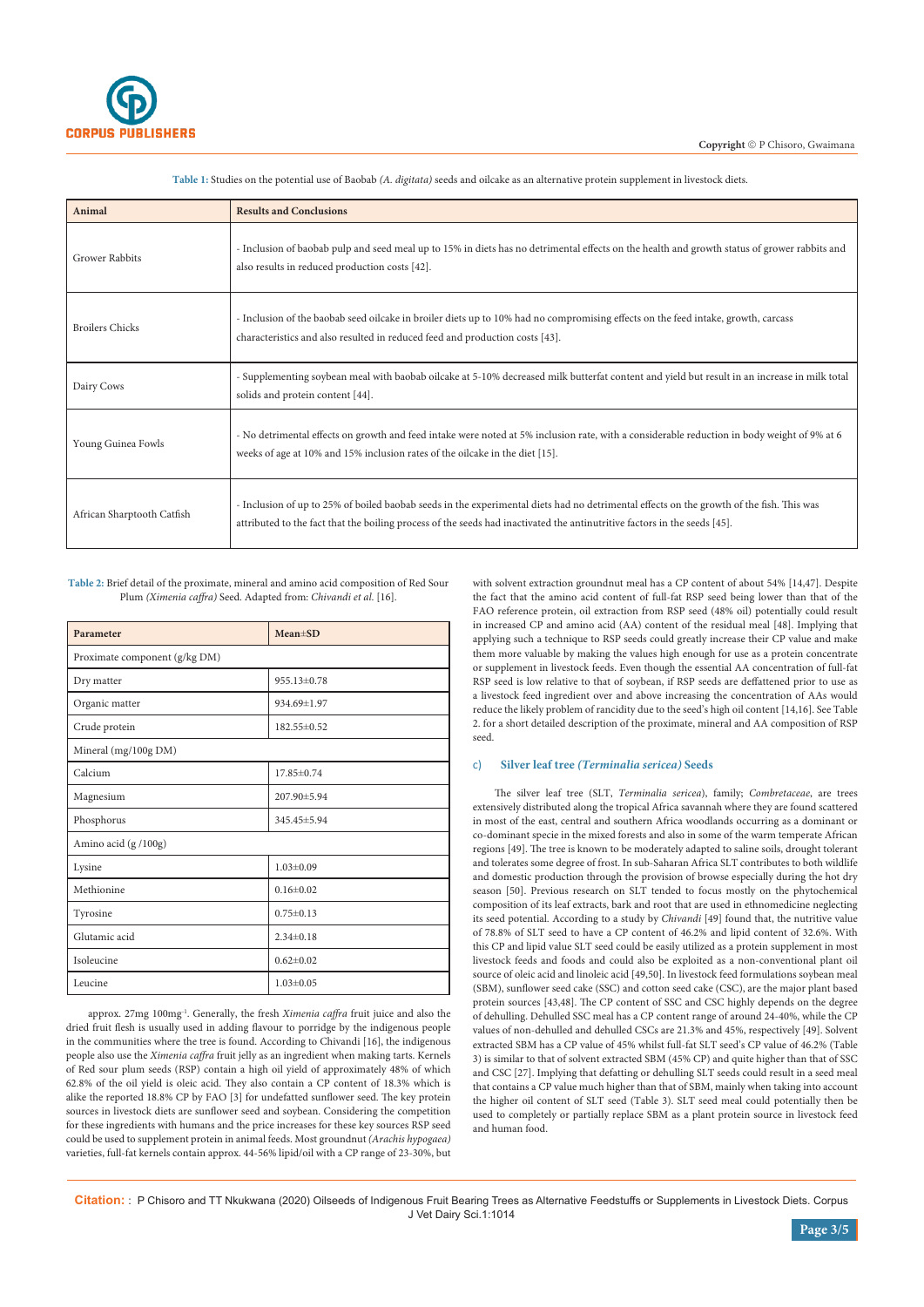

**Table 3:** Brief detail of the proximate, mineral, amino acid and fatty acid composition of Silver leaf tree *(Terminalia sericea)* seeds. Adapted from: Chivandi et al. [49].

| Parameter                                   | $Mean \pm SD$   |  |  |
|---------------------------------------------|-----------------|--|--|
| Proximate component (g/kg DM)               |                 |  |  |
| Dry matter                                  | 953.03±0.92     |  |  |
| Organic matter                              | 884.08±3.22     |  |  |
| Crude protein                               | 462.32±5.49     |  |  |
| Mineral (mg/100g DM)                        |                 |  |  |
| Calcium                                     | 795.20±17.82    |  |  |
| Magnesium                                   | 560.70±6.68     |  |  |
| Phosphorus                                  | 1121.75±10.39   |  |  |
| Amino acid (g/100g)                         |                 |  |  |
| Lysine                                      | $1.60 \pm 0.21$ |  |  |
| Methionine                                  | $0.65 \pm 0.11$ |  |  |
| Threonine                                   | $1.76 \pm 0.26$ |  |  |
| Arginine                                    | $7.56 \pm 0.21$ |  |  |
| Isoleucine                                  | $1.59 \pm 0.23$ |  |  |
| Fatty acid %                                |                 |  |  |
| C18:2n6 (linoleic acid)                     | 68.63           |  |  |
| C18:3n3 ( $\alpha$ -linolenic acid)         | 0.41            |  |  |
| C20:2n6 (all cis-11, 14-eicosadienoci acid) | 0.06            |  |  |
| Omega-3                                     | 0.41            |  |  |
| Omega-6                                     | 68.63           |  |  |
| Omega-9                                     | 14.05           |  |  |

#### **Conclusion**

In conclusion, within the vast African biodiversity, there are a vast number of plant resources that can supplement of replace partially some of the commonly used feed ingredients in livestock diets. Theirs need for more research in the short and medium term in agronomy and the further development of alternative and novel energy and protein supply cropping. More meaningful and greater co-operation is advocated between policy-makers; the feed industry; farmers and researchers to better deliver the future energy and protein supply potential for animal feeds. Also the association between agriculture, the livestock sector and indigenous trees in African communities needs to be understood and supported, rather than ignoring the extensive local knowledge and technology change that has occurred across these areas.

#### **Acknowledgement**

This review article aims to acknowledge the African savannah and woodlands for having such vast alternative food and feed resources that are awaiting to be fully utilized.

#### **Authors' Contributions**

All the authors were directly involved in the preparation and design of the manuscript. TTN reviewed, corrected and contributed the publication costs.

#### **References**

- 1. FAO (2012) The contribution of insects to food security, livelihoods and the environment. Italy.
- 2. Alexandratos N, Bruinsma J (2012) World Agriculture towards 2030/2050.
- 3. Food and Agriculture Organisation (2013) World Livestock 2013- Livestock in food security. Rome, FAO, Italy. pp. 44-99.
- 4. Chimvuramahwe J, Musara JP, Mujuru L, Gadzirayi CT, Nyakudya IW (2011)<br>Effect of feeding graded levels of Adansonia digitata (baobab) seed cake on [Effect of feeding graded levels of](http://www.m.elewa.org/JAPS/2011/11.3/3.pdf) *Adansonia digitata* (baobab) seed [the performance of broilers. Journal of Animal and Plant Science 11: 1442-1449.](http://www.m.elewa.org/JAPS/2011/11.3/3.pdf)
- 5. [Sebola N, Mlambo V, Mokoboki H, Muchenje V \(2015\) Growth performance and](https://www.sciencedirect.com/science/article/abs/pii/S1871141315002000)  [carcass characteristics of three chicken strains in response to incremental levels of](https://www.sciencedirect.com/science/article/abs/pii/S1871141315002000)  dietary *Moringa oleifera* [leaf meal. Livestock Science 178: 202-208.](https://www.sciencedirect.com/science/article/abs/pii/S1871141315002000)
- 6. [Anastasiou S, Nengas I \(2005\) A general review on the use of alternative protein](https://om.ciheam.org/article.php?IDPDF=5600072)  [sources in diets for Mediterranean fish. Cahiers Options Mediterraneennes 63:](https://om.ciheam.org/article.php?IDPDF=5600072)  [121-126.](https://om.ciheam.org/article.php?IDPDF=5600072)
- 7. Archimède H, Régnier C, Marie MCC, Gourdine JL, Rodriguez L, et al. (2011) The alternatives to soybeans for animal feed in the tropics. In: Ng PTB (Ed). Soybeanapplications and technology. Guadeloupe French West Indies, France. pp. 276-286.
- 8. Tabinda AB, Ghazala R, Yasar A, Ashraf M (2013) Utilization of chicken intenstine as an alternative protein source in the diet for fingerlings of *Cirrhinus Mirigala*. Journal of Animal and Plant Science 23(6).
- 9. [Zanu HK, Asiedu P, Tampuori M, Abada M, Asante I \(2012\) Possibilities of using](https://www.cabdirect.org/cabdirect/abstract/20123130680)  moringa *(Moringa oleifera)* [leaf meal as a partial substitute for fishmeal in broiler](https://www.cabdirect.org/cabdirect/abstract/20123130680)  [chicken diets. Online Journal of Animal and Feed Research 2: 70-75.](https://www.cabdirect.org/cabdirect/abstract/20123130680)
- 10. [Melesse A, Tiruneh W, Negesse T \(2011\) Effects of feeding](https://www.revista.ccba.uady.mx/ojs/index.php/TSA/article/view/876) *Moringa stenopetala* leaf [meal on nutrient intake and growth performance of Rhode Island red chicks under](https://www.revista.ccba.uady.mx/ojs/index.php/TSA/article/view/876)  [tropical climate. Tropical and Subtropical Agroecosystems 14: 485-492.](https://www.revista.ccba.uady.mx/ojs/index.php/TSA/article/view/876)
- 11. [Nkukwana TT, Muchenje V, Pieterse E, Masika PJ, Mabusela TP, et al. \(2014\)](https://www.sciencedirect.com/science/article/abs/pii/S1871141314000055)  Effect of *Moringa oleifera* [leaf meal on growth performance, apparent digestibility,](https://www.sciencedirect.com/science/article/abs/pii/S1871141314000055)  [digestive organ size and carcass yield in broiler chickens. Livestock Science 161:](https://www.sciencedirect.com/science/article/abs/pii/S1871141314000055)  [139-146.](https://www.sciencedirect.com/science/article/abs/pii/S1871141314000055)
- 12. [Melesse A, Getye Y, Berihun K, Banerjee S \(2013\) Effect of feeding graded levels](https://www.sciencedirect.com/science/article/abs/pii/S1871141313003624)  of *Moringa stenopetala* [leaf meal on growth performance, carcass traits and some](https://www.sciencedirect.com/science/article/abs/pii/S1871141313003624)  [serum biochemical parameters of Koekoek chickens. Livestock Science 157: 498-](https://www.sciencedirect.com/science/article/abs/pii/S1871141313003624) [505.](https://www.sciencedirect.com/science/article/abs/pii/S1871141313003624)
- 13. [Nkukwana TT, Muchenje V, Masika PJ, Mushonga B \(2015\) Intestinal morphology,](file:///C:\Users\lenovo\Desktop\Proof_1\Intestinal%20morphology,%20digestive%20organ%20size%20and%20digesta%20pH%20of%20broiler%20chickens%20fed%20diets%20supplemented%20with%20or%20without%20Moringa%20oleifera%20leaf%20meal)  [digestive organ size and digesta pH of broiler chickens fed diets supplemented with](file:///C:\Users\lenovo\Desktop\Proof_1\Intestinal%20morphology,%20digestive%20organ%20size%20and%20digesta%20pH%20of%20broiler%20chickens%20fed%20diets%20supplemented%20with%20or%20without%20Moringa%20oleifera%20leaf%20meal)  or without *Moringa oleifera* [leaf meal. South African Journal of Animal Sciences](file:///C:\Users\lenovo\Desktop\Proof_1\Intestinal%20morphology,%20digestive%20organ%20size%20and%20digesta%20pH%20of%20broiler%20chickens%20fed%20diets%20supplemented%20with%20or%20without%20Moringa%20oleifera%20leaf%20meal)  [45: 362-371.](file:///C:\Users\lenovo\Desktop\Proof_1\Intestinal%20morphology,%20digestive%20organ%20size%20and%20digesta%20pH%20of%20broiler%20chickens%20fed%20diets%20supplemented%20with%20or%20without%20Moringa%20oleifera%20leaf%20meal)
- 14. Moyo D, Erlwanger K, Chivandi E (2012a) Effect of graded dietary substitution of soyabean meal with large sour plum effect of graded dietary substitution of soyabean meal with large sour plum *(Ximenia caffra)* seed meal on erythrocyte osmotic fragility and the packed cell volume of growing male sprague dawley rats.
- 15. [Mwale M, Mupangwa JF, Mapiye C, Saina H, Chimvuramahwe J \(2008\) Growth](https://scialert.net/abstract/?doi=ijps.2008.429.432)  [performance of guinea fowl keets fed graded levels of baobab seed cake diets.](https://scialert.net/abstract/?doi=ijps.2008.429.432)  [International Journal of Poultry Science 7: 429-432.](https://scialert.net/abstract/?doi=ijps.2008.429.432)
- 16. Chivandi E, Davidson B, Erlwanger K (2012) Red sour plum *(Ximenia caffra)* seed: A potential non-conventional energy and protein source for livestock feeds. International Journal of Agriculture & Biology 14: 540-544.
- 17. [Thornton PK \(2010\) Livestock production: recent trends, future prospects.](https://royalsocietypublishing.org/doi/10.1098/rstb.2010.0134)  [Philosophical Transactions of The Royal Society 365: 2853-2867.](https://royalsocietypublishing.org/doi/10.1098/rstb.2010.0134)
- 18. [Olugbemi T, Mutayoba S, Lekule F \(2010\) Effect of moringa](https://scialert.net/abstract/?doi=ijps.2010.363.367) *(Moringa oleifera)* [inclusion in cassava based diets fed to broiler chickens. International Journal of](https://scialert.net/abstract/?doi=ijps.2010.363.367)  [Poultry Science 9: 363-367.](https://scialert.net/abstract/?doi=ijps.2010.363.367)
- 19. USDA (2019) World Agricultural Production. Foreign Agricultural Service/USDA Office of Global Analysis. pp. 1-28.
- 20. [Bale JS, Mancha YP, Sanusi M, Doma UD \(2013\) Effect of graded levels of baobab](https://scialert.net/abstract/?doi=ijps.2013.273.276)  *(Adansonia digitata)* [seed meal on the growth performance and production](https://scialert.net/abstract/?doi=ijps.2013.273.276)  [economic analysis of broiler chickens. International Journal of Poultry Science 12:](https://scialert.net/abstract/?doi=ijps.2013.273.276)  [273-276.](https://scialert.net/abstract/?doi=ijps.2013.273.276)
- 21. [Mukumbo FE, Maphosa V, Hugo A, Nkukwana TT, Mabusela TP, et al. \(2014\) Effect](https://www.ajol.info/index.php/sajas/article/view/111153)  of *Moringa oleifera* [leaf meal on finisher pig growth performance, meat quality, shelf](https://www.ajol.info/index.php/sajas/article/view/111153)  [life and fatty acid composition of pork. South African Journal of Animal Sciences](https://www.ajol.info/index.php/sajas/article/view/111153)  [44: 388-400.](https://www.ajol.info/index.php/sajas/article/view/111153)
- 22. [Chivandi E, Mukonowenzou N, Nyakudya T, Erlwanger KH \(2015\) Potential of](https://www.sciencedirect.com/science/article/abs/pii/S0963996915300600)  [indigenous fruit-bearing trees to curb malnutrition, improve household food](https://www.sciencedirect.com/science/article/abs/pii/S0963996915300600)  [security, income and community health in Sub-Saharan Africa: A review. Food](https://www.sciencedirect.com/science/article/abs/pii/S0963996915300600)  [Research International 76: 980-985.](https://www.sciencedirect.com/science/article/abs/pii/S0963996915300600)
- 23. [Gadzirayi CT, Masamha B, Mupangwa JF, Washaya S \(2012\) Performance of broiler](https://scialert.net/abstract/?doi=ijps.2012.5.10)

**Citation:** : P Chisoro and TT Nkukwana (2020) Oilseeds of Indigenous Fruit Bearing Trees as Alternative Feedstuffs or Supplements in Livestock Diets. Corpus J Vet Dairy Sci.1:1014